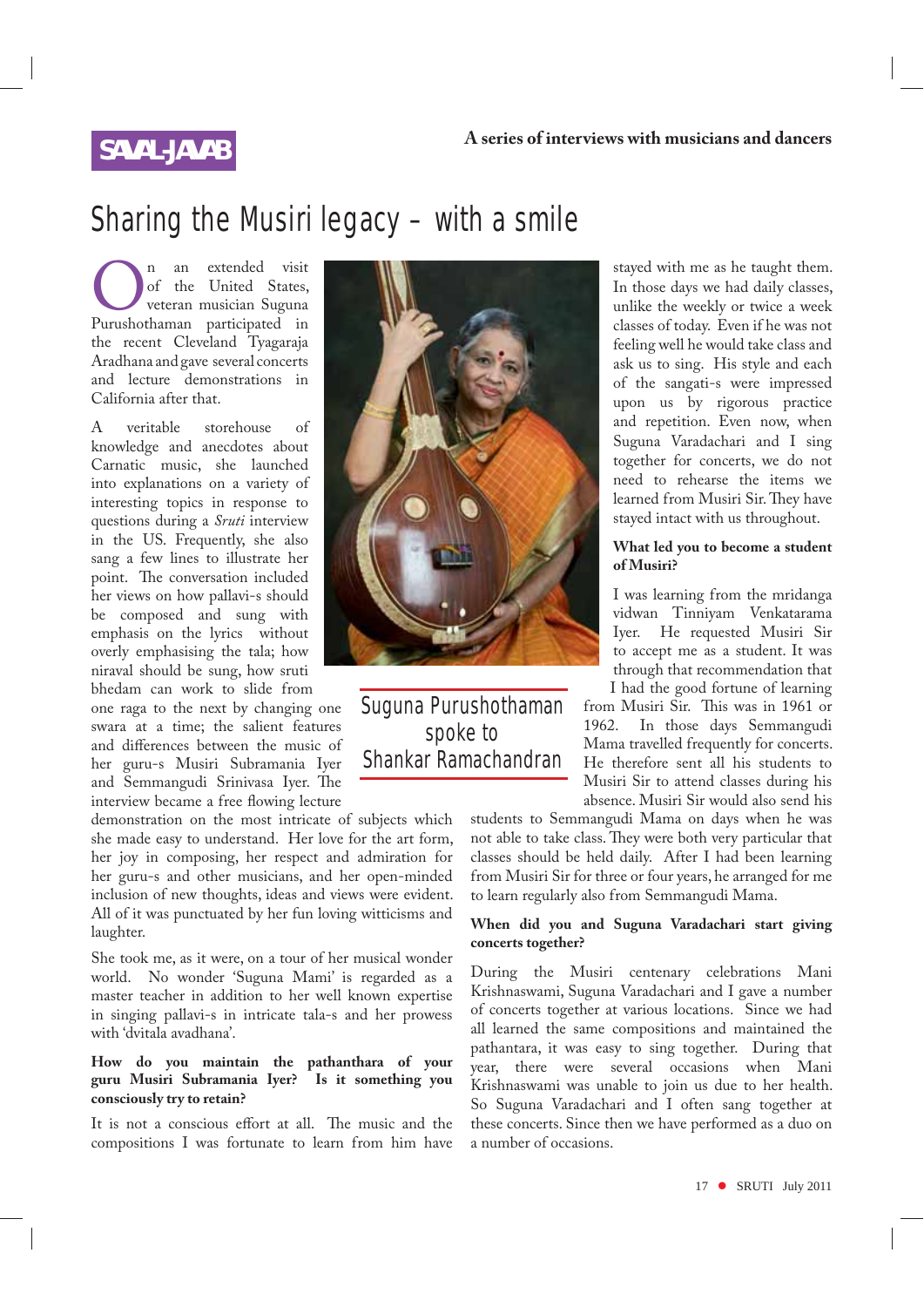## **SAVAL-JAVAB**

#### **What do you think is the reason for the popularity of these joint concerts?**

Because we are both called Suguna? (*There is a twinkle in her eye and a smile as she says this. But one gets the sense she is not entirely joking either*.) Perhaps it is the pathantara. But we enjoy singing together. Of course we each do our own alapana and swarakalpana. But we collaborate on singing interesting pallavi-s. Suguna Varadachari came up with the idea of each keeping a different tala while singing the same pallavi. For example I would do a tala with 7 akshara-s in khanda nadai and she would maintain a tala with 5 akshara-s in misra nadai. This



year the Cleveland festival celebrated the centenary of Vazhuvoor Ramiah Pillai. So we created a pallavi with a natyam theme using the lines from three popular compositions "*Ananda natanam adinar*, *Ananda natam aduvar* and *Natanam adinar* in Kedaragaula, Poorvikalyani and Vasanta.

After a concert in California this year, the sabha secretary gave me the honorarium in a cover. I did not open it until after I came home. When I looked at the cheque, it had the name Suguna Varadachari in the note below! Anyway, I was still able to encash it. (*She says with a chuckle*).

### **Tell us about your several concerts and lecture demonstrations during this trip.**

I have been invited to give several concerts and lecdems in California. I sang in San Diego and in San Francisco as well as at a house concert. I have also done several lecdems and workshops. Everyone asks me to give lecdems on pallavi. I feel I can also do other things well. I can even sing anupallavi and charanam. (*Smiles*) ! But somehow the pallavi theme has become popular. I am often asked to sing or give a lecture demonstration on ragam-tanam-pallavi.

#### **What was the main purpose of your US trip this year?**

I was invited by V.V. Sundaram and the Cleveland

**With Suguna Varadachari**

Tyagaraja Aradhana to participate in the presentation of the *Ramayana* dance-dramas. I composed the music for one of the episodes. I was also a judge for one of the competitions. Participating in the Cleveland festival was a nice experience. I listened to a lot of music. You are able to meet, interact and discuss with many musicians whom you don't get time to visit in Chennai. On the whole it was a very nice atmosphere and an enjoyable experience with all the musicians and rasika-s staying together. I felt that all the artists were trying to present their best – almost as they do during the music season in Chennai.

### **What was the event you judged?**

Several of us, including Neyveli Santhanagopalan and Suguna Varadachari were asked to judge the concert level competition of advanced students. It was an all day event with vocal as well as instrumental participants. It was very interesting and on the whole there were quite a few good participants. We had to test them by asking them to sing raga-s from a list already provided. With hard work and practice some of them can do well as musicians. It was difficult to decide who among them was the best. Several students hero worship some leading artist or the other. They imitate the styles and mannerisms of these artists when they sing.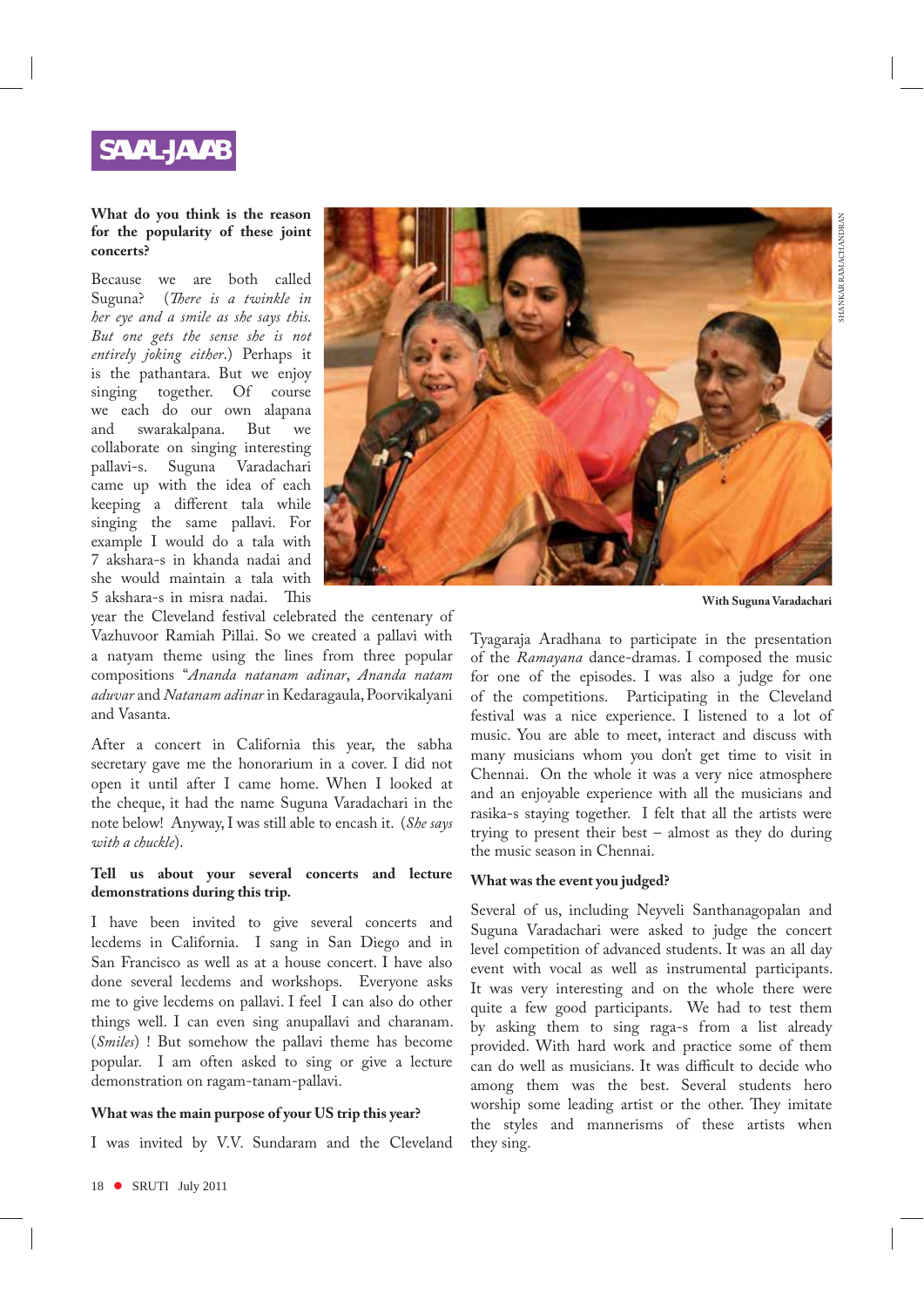# **SAVAL-JAVAB**

#### **Tell us about the music you wrote for the** *Ramayana* **episode of** *Ayodhya Kandam***.**

It was a very challenging project. I had never considered anything like this before. Of course I am familiar with the *Ramayana* and have read a number of translations including Rajaji's *Chakravarti Tirumagan*. But the knowledge that so many great persons had previously done this work was intimidating. I accepted the task and Sundaram gave me a three-volume *Ramayana* as well as a smaller book on *Ayodhya Kandam*. He said he was leaving the rest to me. As I read these and began to think of the project I felt it was very challenging. It was also the first time I was composing music for dance. I decided it should be a traditional margam with sabdam, varnam, padam, and tillana. I felt the main characters in this episode were Manthara, Kaikeyi and Bharata who most impacted the storyline.

V.V. Sundaram got in touch with me in December 2010, as I was thinking about these aspects. He informed me that Ravikiran and Rukmani Ramani had finished composing the music for their episodes. He wanted to know when I would be ready. I told him I would be ready soon, realising that I had better start writing! Over the next few days I was able to write it all down.

#### **How was it possible for you to compose all this music with the lyrics in just three or four days?**

It was not so difficult. I had been thinking about these items for quite some time, mulling over them in my head. For the main varnam I selected the raga Ramapriya. I

wrote a pushpanjali to introduce the episode and connect it to the *Bala Kandam* that preceded it. I felt it was important to show that Dasaratha consulted all his advisers before deciding to make Rama the yuvaraja. He did not decide alone. For this I composed a sabdam in ragamalika. To introduce the Manthara I chose the vivadi raga Gayakapriya. When she comes and sees all the preparations – *Kooni vandanale* in tisra gati. This was a catchy tune and Gayathri sang it well.

### **Did you intend Manthara to be such a prominent character?**

I thought she was a key person

who gives the twist to the story. Rhadha did a wonderful job of bringing the character of the 'Kooni' to life. Even in the simple gestures as she chews betel she expressed her feelings. I used the raga Vachaspati for the scene in which Kaikeyi initially responds happily to the Kooni's message. Rhadha's performance was very impressive. Narthaki Nataraj also did a very good job as Kaikeyi.

For the scene where Dasaratha asks Kaikeyi why she is angry, I used Devagandhari and I tuned Kaikeyi's response in Saramati. And then in Mukhari he asks her: *"Varangal kettaiyo. En uyirai varamai kettaiyo?"* In this manner the story develops. I used viruttam-s to connect the storylines and to introduce characters as a type of patra pravesam. The Ramapriya pada varnam tells the story of the vanavasam in Chitrakootam, the arrival of Bharata as well as the news of Dasaratha's death. Bharata's sorrow is presented in Ahir Bhairav when he says he does not want to be the ruler. For the tillana the theme was a challenge. How to make it joyful at this stage of the story? So I chose the scene where Seeta describes the swayamvara to Anusuya, and composed *Maniranga swayamvara mandapattil* in Manirangu.

#### **When did you first see the play in dance form? What was your first impression?**

I went to one of the rehearsals. It was like a sculpture in progress. It was hard to imagine how it would look. Also many of the parts were going to be performed by dancers and students from other countries who would first meet only at Cleveland. This was V.V. Sundaram's

SHANKAR RAMACHANDRAN

and I must say I should thank him for this opportunity and inspiration. Both V. Gayathri and Nisha Rajagopal sang very well. Nisha learned some of the items from me and I taught Gayathri all the songs.

**Some of the pieces have such a classical form to them that it is hard to imagine this is your first attempt at writing for dance. Did you study Bharatanatyam?**

When I was a little girl I took some Bharatanatyam classes. More than that, I have seen many dance performances and am familiar with the music. Also one of my students, Nandini Anand